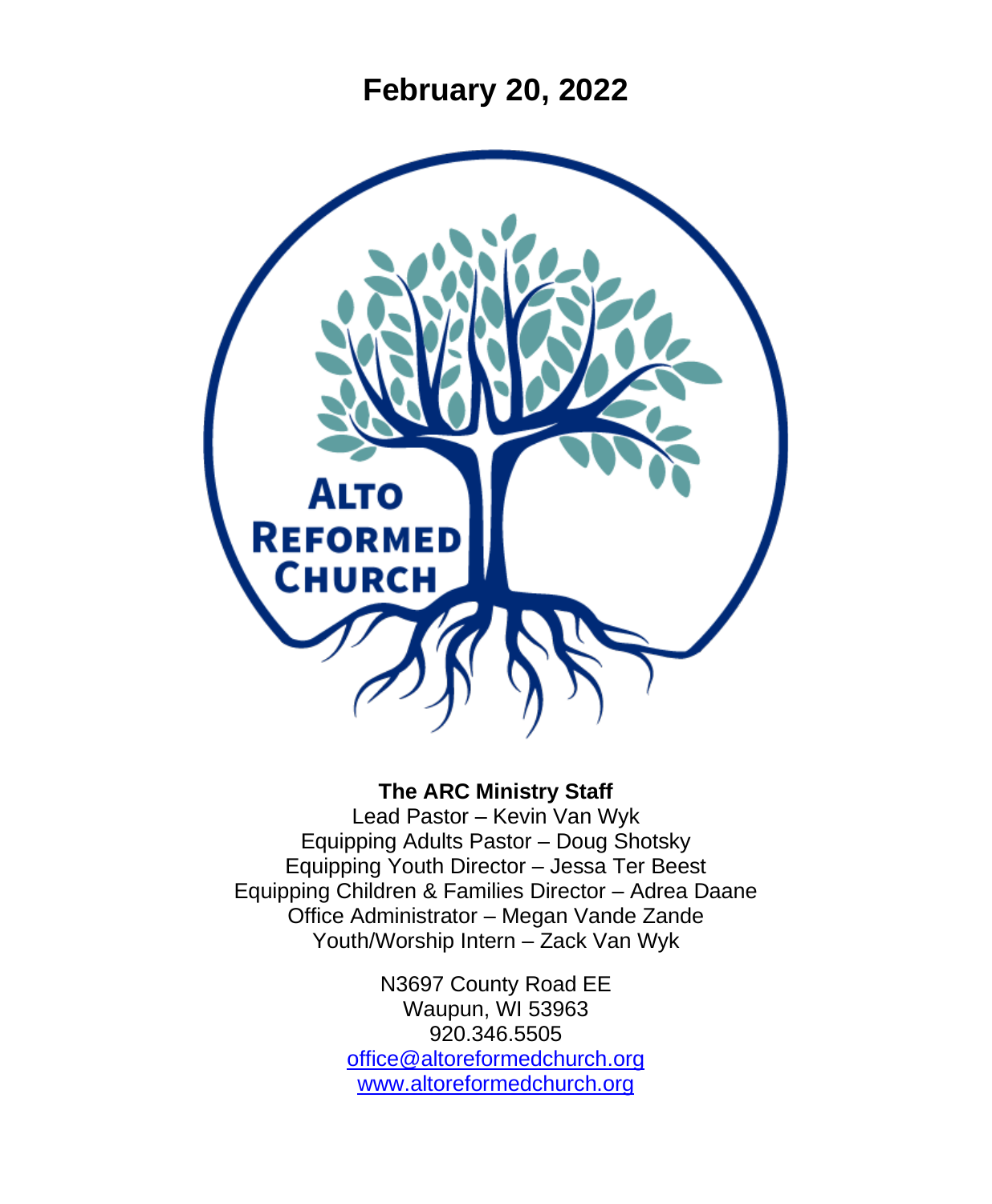### **We Approach God**

Welcome & Announcements Mixed Choir – "God and God Alone"

Praise Singing "King of Kings" "In Christ Alone"

3 Minutes for Missions – Randy & Wanda Potratz Congregational Prayer

#### **We Hear God's Word**

Children's Message – Linda Mulder

Message – Re-forming Me: The Mind of God Scripture – 1 Corinthians 2:6-16

## **We Respond to God**

Prayer "Seek Ye First" Hymn #544

**Blessing** 

# *Memory Verse for Feb 23rd*

I will walk among you and be your God, and you will be my people. – Leviticus 26:13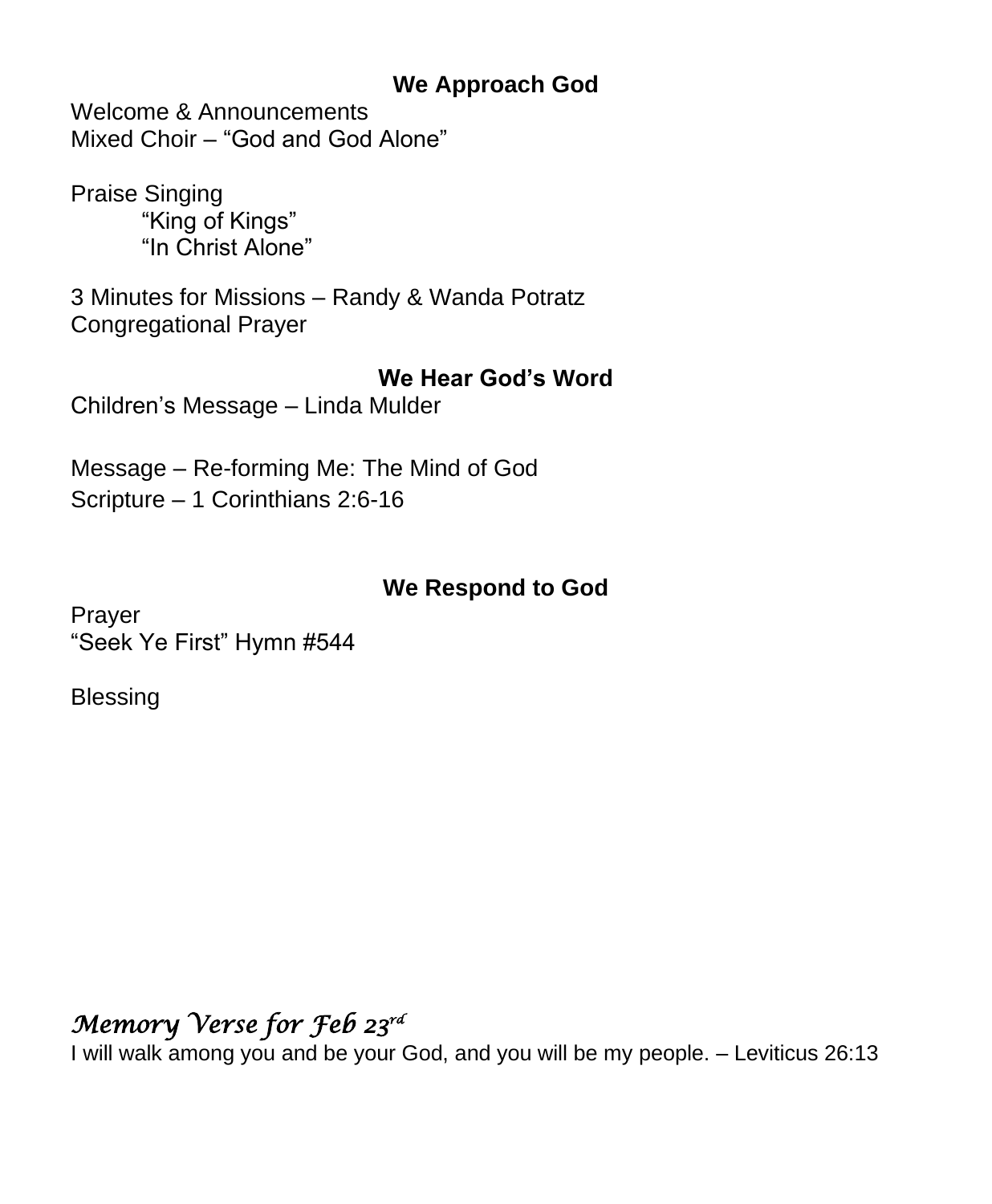

#### **Sermon Notes: The Mind of God Key Scriptures: 1 Corinthians 2:6-16**

"*Paul's discussion of wisdom could easily be misunderstood, and so he begins to address a possible false conclusion. The message of the cross is foolish to secular society, but it does not follow that Paul's message is actually foolish. Rightly understood, Paul's gospel represents wisdom."*

- *Thomas Shreiner*
- *Q: How can we know and understand the wisdom of God?*
- *A: The Wisdom of God is only revealed by the Holy Spirit, it cannot be discovered.*
- *Q: Who can know and understand the wisdom of God?*
- *A: Only those with the Holy Spirit.*

*1 Corinthians 2:11c-12 & 14 - In the same way no one knows the thoughts of God except the Spirit of God. 12 We have not received the spirit of the world but the Spirit who is from God, that we may understand what God has freely given us…14 14The man without the Spirit does not accept the things that come from the Spirit of God, for they are foolishness to him, and he cannot understand them, because they are spiritually discerned.*

#### **Application:**

1. Set aside 30 minutes this week in a quiet place to spend time alone with God just listening. No bible, no talking for the at least 15 minutes.

2. Spend time in prayer thanking God for the truth He has revealed to you. You wouldn't understand any of it without His Holy Spirit.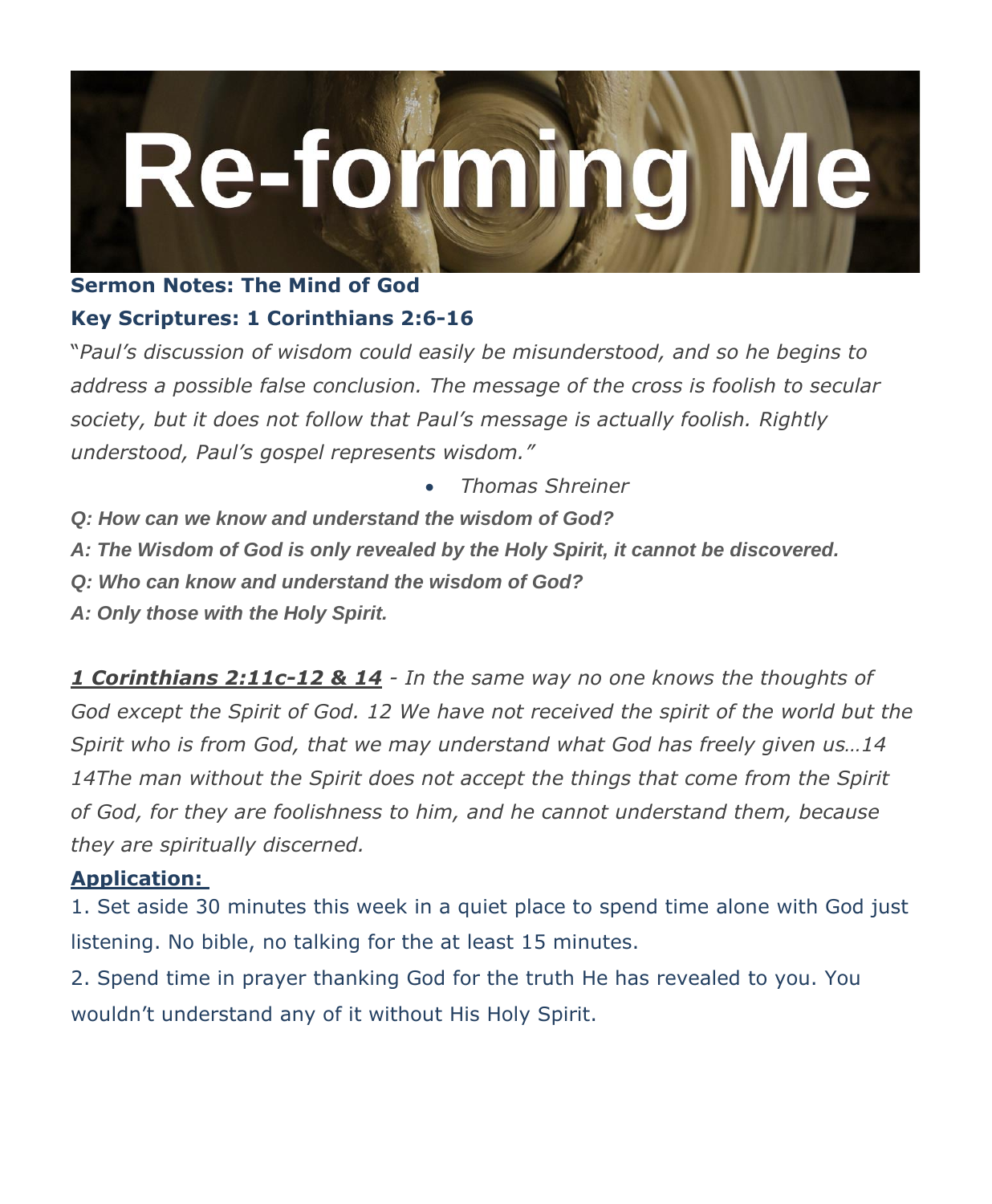## *Upcoming Events*

| 8:30am – Prayer Meeting                                             |
|---------------------------------------------------------------------|
| 9:30am - Pastor Doug, Mixed Choir, 3 Minutes for Missions - Potratz |
| 10:45am - Sunday School                                             |
| 6:30pm - Middle School Youth Group                                  |
| 6:00pm – Women's Ministry Team Meeting                              |
| 6:30pm - Men's Bible Study - "Fight"                                |
| 7:00pm – High School + $8th$ grade Bible Study                      |
| 8:00am - Prayer Meeting                                             |
| 6:00pm - Intermediate Praise Team                                   |
| 6:20pm - Sonshine Singers, Jr Choir                                 |
| 6:30pm - Mixed Choir                                                |
| 6:45pm - Bible Class                                                |
| 7:00pm - High School Praise Team                                    |
| 7:30pm - High School Youth Group, Men's Chorus                      |
| <b>High Schoolers to Silver Birch</b>                               |
| High Schoolers at Silver Birch                                      |
| High Schoolers return from Silver Birch                             |
| 8:30am - Prayer Meeting                                             |
| 9:30am - Pastor Kevin, Sonshine Singers                             |
| 10:45am - Sunday School                                             |
| 5:30pm - MS/HS Praise Team                                          |
| 6:30pm – Middle School Youth Group                                  |
|                                                                     |

### *Youth News*

**Middle School** – Tonight we're watching as Matthew is called out of his life as a tax collector and into a life of following Jesus. He gave up so much but gained even more. We'll have popcorn and snacks while we watch this episode of The Chosen. See you at 6:30!

**High School Jamaica Mission Trip** Info Meeting at 4pm today.

**Jr/Sr Praise Band** practice 5:30-6:15 tonight.

**High School** – Meet here at 7:30 or at Bethel Reformed in Brandon at 7:45 as we join together for a question and answer night panel discussion. You submitted some great questions that we're excited to talk through! We'll be done at 9pm in Brandon so pick up in Alto will be at 9:15.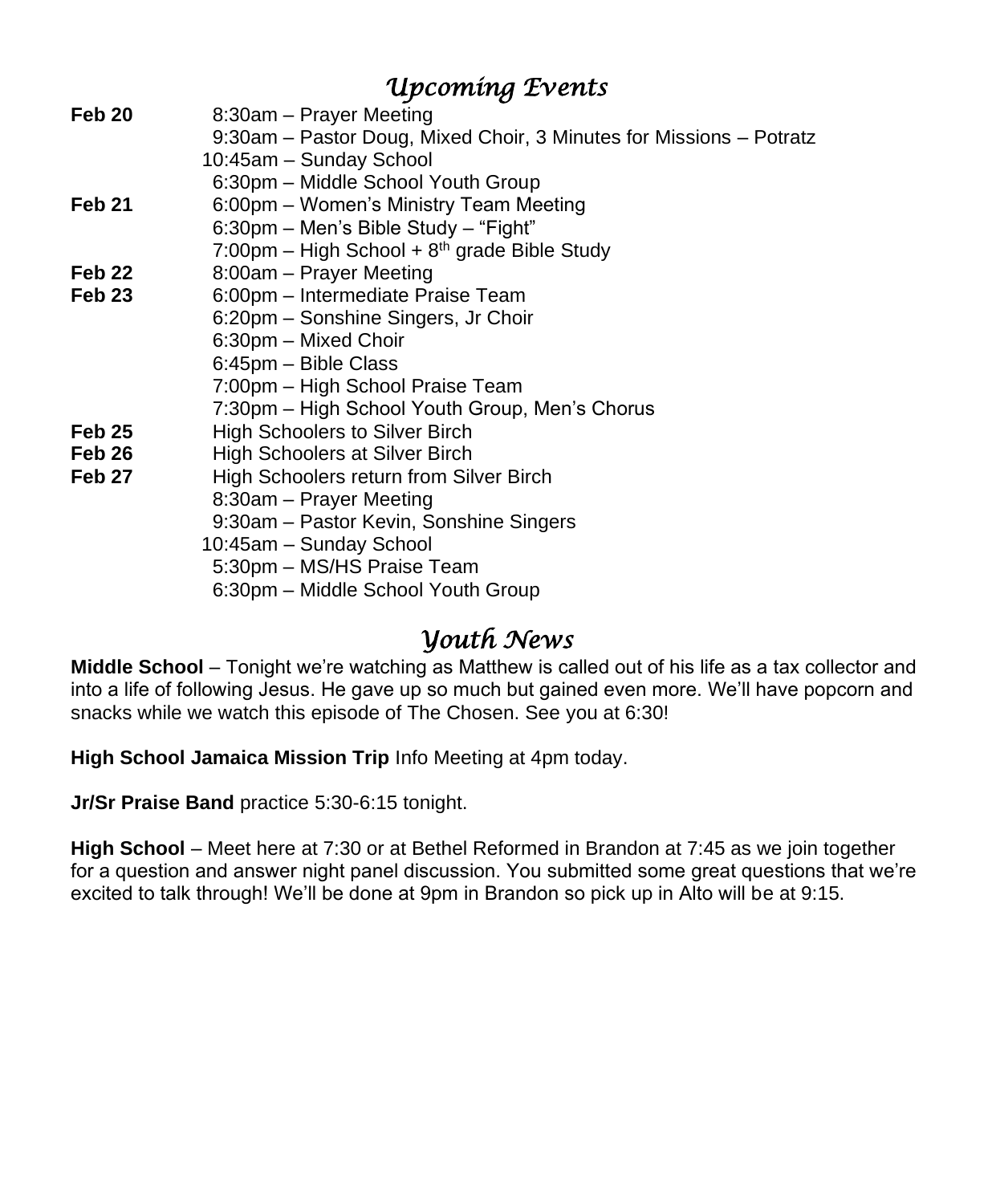# *Opportunities to Get Involved*

**Women's Bible Studies –** The Women's Ministry Team will be hosting 3 different bible studies beginning the week of February 28<sup>th</sup> through the week of April 11<sup>th</sup>. "Elijah" Mondays at 6:30pm, "In His Image" Tuesdays at 9:30am, and "Resisting the Rush" Sundays at 10:45am. More details in your church mailbox. Signup at the Information Center by February 20<sup>th</sup>.

**Pinewood Derby Family Night –** Join us at the Alto Community Center on Monday, April 11<sup>th</sup> from 5:30-7:30pm for fun, free night. We'll have a meal at 5:30pm and races will start at 6pm. Not racing a car? We'll have other family friendly activities too. Sign-up and grab a car kit with instructions at the Children & Families Resource Center by March 20<sup>th</sup>. Classes range from 1<sup>st</sup> grade to adult.

**All Church Retreat –** Join us for our 1st All Church Retreat at Silver Birch Ranch April 22-24. Check your mailbox or the Information Center for the brochure with all the details! Register online at<https://forms.gle/ETUUM2LCFIHTVXQC8> by March 31st or contact Megan to get help with registration. Any questions, reach out to Pastor Doug, Adrea, or Jessa.

# *Bulletin Board News*

**Offering** may be placed in one of the three white offering boxes located in the lobby. Upcoming benevolent schedule: 2/20 Regular Benevolence, 2/27 Missionary Salary, 3/6 Missionary Salary, 3/13 Waupun & Brandon Food Pantries.

AMEN articles are due next Sunday, February 27<sup>th</sup>.

**Congrats** to Betty Daane as she celebrates her 80<sup>th</sup> birthday today.

**Congrats** to Jerry & Sue Medema as they celebrate their 50<sup>th</sup> wedding anniversary on February 24th .

**Food Pantry Collection –** During the month of February we are collecting feminine hygiene products for the Waupun Food Pantry. The food pantry will coordinate with the Waupun Area Jr/Sr High School to distribute these products to girls in need. Donations may be placed in the tote in the copy room.

**Trophies of Grace Sportsmen's Dinner** – You're invited to the Rock Golf Club in Waupun on March 5 at 4pm for the Trophies of Grace Sportsmen's Dinner featuring speaker Jim VanSteenhouse. The evening will include a whitetail display, dinner, door prizes, and Jim will share about his near-death experience that changed his life completely. Ticket cost is \$40 (includes dinner & raffle). Tickets may be purchased at [https://www.eventbrite.com/e/trophies-of](https://www.eventbrite.com/e/trophies-of-grace-sportsmens-dinner-tickets-226317420497?fbclid=IwAR1p8C0m_NdvhFy9Zjs18tOpnO9PekLIj8nbXIAI7ow28GFZ8W9IFjRK4Yw)[grace-sportsmens-dinner-tickets-](https://www.eventbrite.com/e/trophies-of-grace-sportsmens-dinner-tickets-226317420497?fbclid=IwAR1p8C0m_NdvhFy9Zjs18tOpnO9PekLIj8nbXIAI7ow28GFZ8W9IFjRK4Yw)

[226317420497?fbclid=IwAR1p8C0m\\_NdvhFy9Zjs18tOpnO9PekLIj8nbXIAI7ow28GFZ8W9IFjRK4Yw](https://www.eventbrite.com/e/trophies-of-grace-sportsmens-dinner-tickets-226317420497?fbclid=IwAR1p8C0m_NdvhFy9Zjs18tOpnO9PekLIj8nbXIAI7ow28GFZ8W9IFjRK4Yw) or by emailing [trophiesofgraceinfo@gmail.com](mailto:trophiesofgraceinfo@gmail.com)